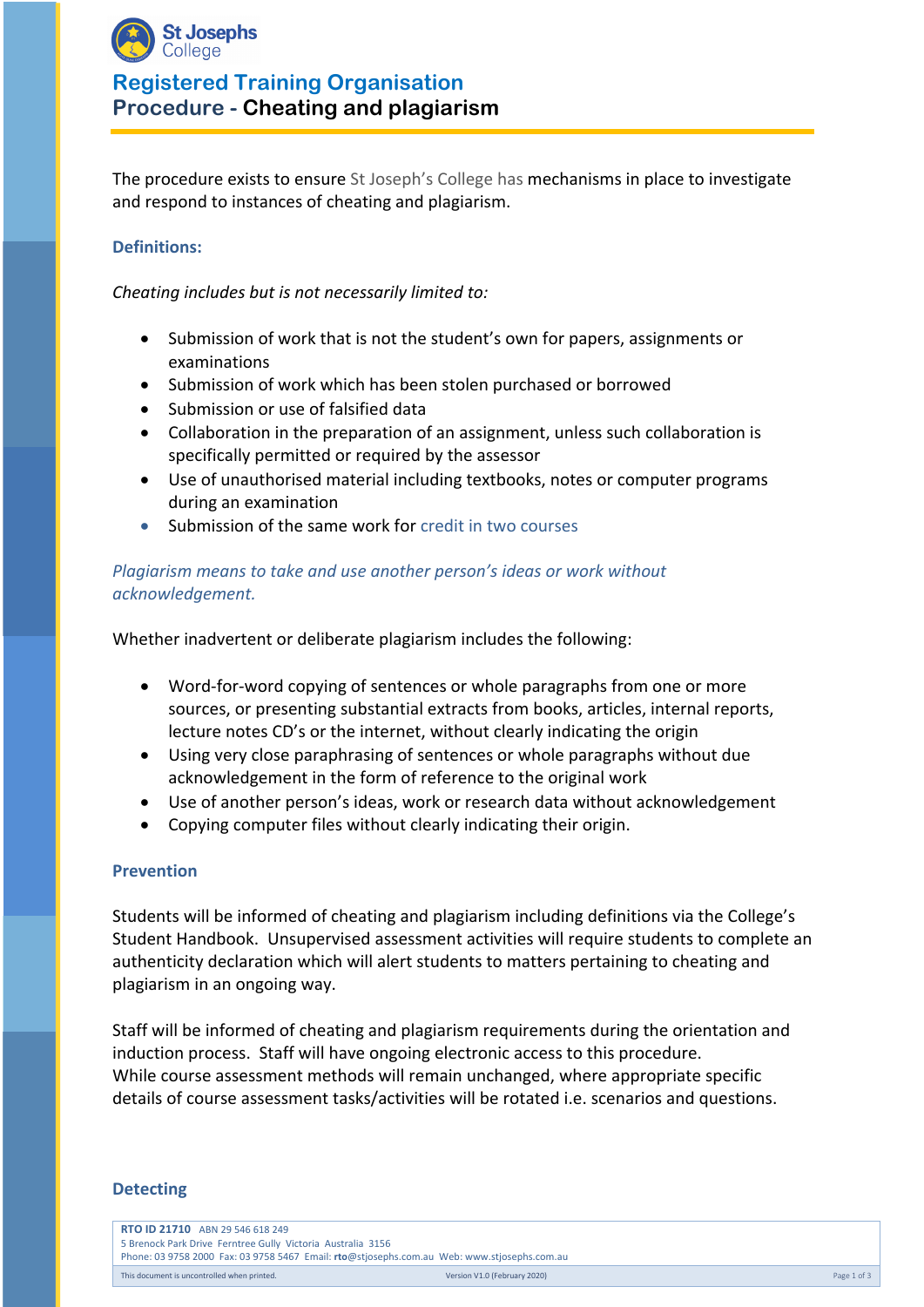

# **Registered Training Organisation Procedure - Cheating and plagiarism**

Upon the submission of all unsupervised assessment tasks, students are required to sign an Assessment Cover Sheet that includes a declaration of authenticity of the work.

St Joseph's College will take the necessary steps to detect cheating and plagiarism which may include:

- a) Comparison of the work with the work of other students
- b) Comparison of the work with electronic reference materials and internet sources
- c) Other methods deemed appropriate by the trainer/assessor

All staff have an obligation to identify and investigate any possibility of cheating or plagiarism.

A staff member who suspects that cheating or plagiarism may have occurred should first establish the evidence (through identification of the source) to support their allegation.

#### **Management of Cheating and/or Plagiarism**

- 1. Where the primary assessor believes that the action of a student may involve cheating or plagiarism, the assessor will notify the Head of Pathways and shall request that the student attend an interview with the primary assessor and an independent assessor
- 2. The student may elect to invite a support person or nominee to be present at this interview
- 3. If, as a result of this interview, the primary assessor concludes that no cheating or plagiarism was involved, no further action will be taken, and no record of the interview shall be kept
- 4. Where the primary assessor and independent assessor conclude that the action of the student was an example of inadvertent cheating/plagiarism, the student will be counselled by the primary assessor and the primary assessor shall place a note to that effect on the student's file. The Head of Pathways will be informed of the interview outcome
- 5. Where the primary assessor and independent assessor conclude that the case involves deliberate cheating/plagiarism and provides evidence to the student to this effect, and the student admits to cheating/plagiarism, the matter will be referred to the Head of Pathways
- 6. The Head of Pathways will undertake additional investigation as required and determine what penalty will apply.
- 7. In instances of deliberate cheating/plagiarism all evidence, interview records and other relevant documentation will be retained in the student file.

#### Penalties